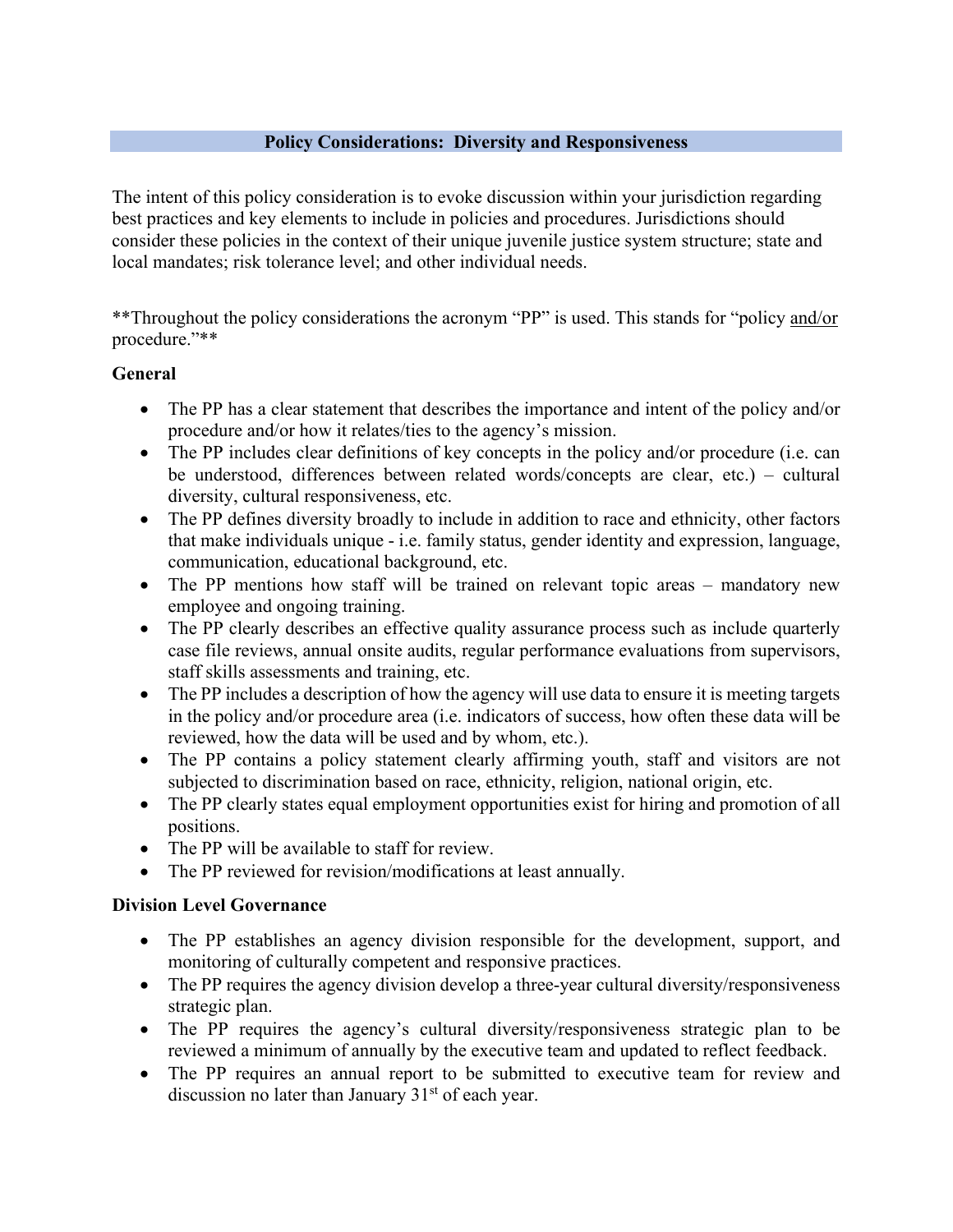• The PP describes the minimum topic areas that must be addressed through the annual report including accomplishments, challenges, data/metrics, and areas of focus for the upcoming year (for example: any data limitations that will be remedied).

## **Cultural Diversity/Responsiveness Committee**

- The PP establishes a committee which is responsible for facilitating cultural awareness, promoting racial equity, celebrating diversity, and making recommendations to executive leaders on culturally competent services and initiatives etc.
- The PP describes the purpose of the committee, members (i.e. all levels of the agency represented, ethnically/racially diverse, etc.), and roles of committee members.
- The PP directs the committee to meet a minimum of monthly and take meeting minutes.
- The PP directs that meeting summaries be furnished upon request by the agency executive team.
- The PP directs all divisions/departments, not only the division/department responsible for monitoring cultural diversity, with ensuring operational procedures, services, and environments are culturally responsive.

## **Youth Services**

- The PP requires screening/assessment processes for youth be linguistically and culturally competent. The PP includes periodical reassessment/validation of screening/assessment tools.
- The PP requires all services to youth, including case management and treatment services, be provided in youth and family's primary language and delivered in a culturally responsive way.
- The PP affords youth the opportunity to participate in religious and spiritual services if desired. Religious and spiritual services offered shall be diverse and serve the range of religious needs of the youth.
- The PP allows youth to express their religious traditions through physical appearance such as facial hairstyles, head coverings, hair styles, etc. The rules regarding hair and skin care are culturally sensitive.
- The PP allows youth to possess and use religious items unless deemed a threat to safety of youth and/or staff.
- The PP requires facilities to provide hygiene products that youth request and are specific to diverse needs (i.e. hair products, combs, etc.).
- The PP requires the facility to acknowledge and accommodate dietary restrictions based on religious beliefs.
- The PP requires all facilities to allow for religious and spiritual ceremonies, activities, or events.
- The PP requires facilities to share religious and spiritual activities and event opportunities with youth verbally in community meeting and through visual aids such as posters and calendars.
- The PP prohibits restricting youth from religious and spiritual activities when on suicide watch, isolation, or restricted program unless youth safety is at risk.